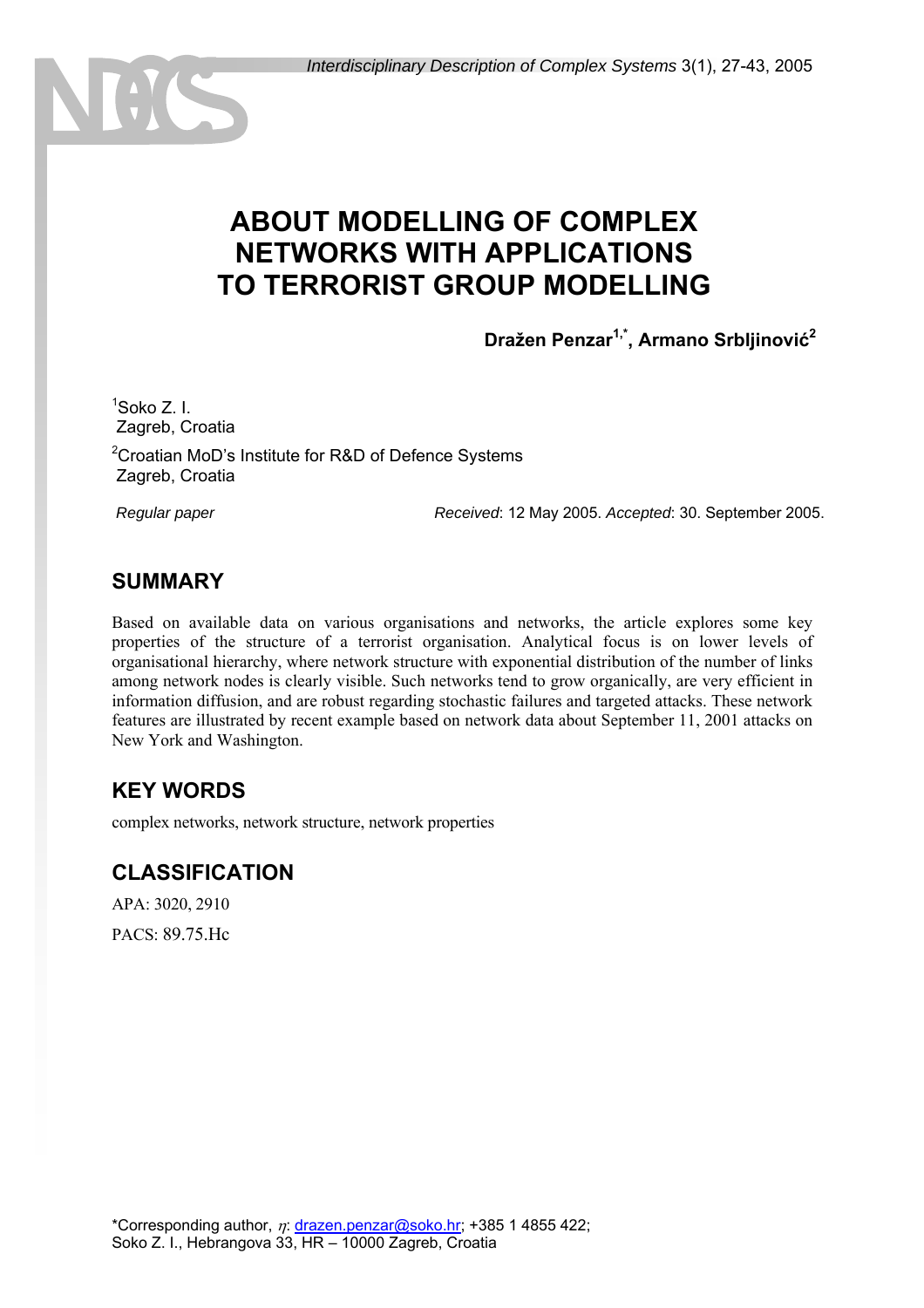### **INTRODUCTION**

After catastrophic terrorist attacks by kidnapped airlines on New York and Washington in September 2001 the interest for al-Qaeda terrorist organisation in public and media rose immediately. Experts and analysts all over the world started to offer various explanations of al-Qaeda's origins, membership recruitment, modes of operation, as well as of possible ways of its disruption. Journalists in search of hot topics took over and publicized most of the publicly available materials, often revising them further and making them even more intriguing and attractive for wide audiences.

One could thus read or hear that al-Qaeda is "a net that contains independent intelligence", that it "functions as a swarm", that it "gathers from nowhere and disappears after action", that it is "an *ad hoc* network", "an atypical organisation", extremely hard to destroy, especially by traditional anti-terrorist methods. In a similar tone, the day after July 7, 2005 simultaneous explosions in London subway British Home Secretary referred to the attack as coming "out of the blue in a way that there was no knowledge of beforehand in any respect whatsoever" [1]. This statement is all the more surprising when we know that many state intelligence and security services have been exerting serious efforts for more than four years in attempting to disrupt al-Qaeda network. Descriptions like the ones above sound extraordinary, sometimes almost fantastic, and provoke questions such as which master mind, if any, created such powerful organisation and what efforts are needed to put it into operation. Fortunately, the amount of concrete data and facts on al-Qaeda and similar organisations is constantly growing and our understanding of their ways of functioning is improving.

The main purpose of this article is to shed some light on the structure of contemporary, relatively decentralised terrorist organisations of which al-Qaeda is a primary example. The intent is also to show how and why these networked organisations possess particular properties. As we shall see, many of these regularities are common for a whole spectrum of organisational forms, of which terrorist organisations are only a small part.

# **HIERARCHICAL ELEMENTS OF ORGANISATIONAL STRUCTURE**

Military, paramilitary and other similar organisations have usually been associated with hierarchical structure. Execution of orders without complaints, minimal deviation from plans, close coordination resulting from strict division of labour, and precise common guidelines are all deemed necessary for the efficiency and control of such organisations.

Numerous terrorist organisations, especially those preoccupied with ideological or nationalist goals, are structured according to similar principles. Although this may sound paradoxical, these organisations attempt to strictly control the amount of violence. Violence is usually subordinate to the achievement of other, often political, goals such as acquiring sympathies in public, attracting attention, exerting pressure needed for political negotiations, exhausting the opposing side, and lowering its morale. For example, it is probably more than a pure coincidence that the IRA refrained from using violence some ten days after the London subway attacks [2]. The desire to distinguish itself from perpetrators of massive, non-discriminating violent acts was likely one of the factors influencing IRA's decision. To control the amount of violence it is necessary that organisation's "political arms" control terrorist activities. Lower-ranking members need to be under strict control of higher headquarters in order to prevent undesirable individual transgressions. This is why the organisations like the Red Brigades, ETA, or IRA are strictly hierarchically structured [3] (see Fig. 1 also).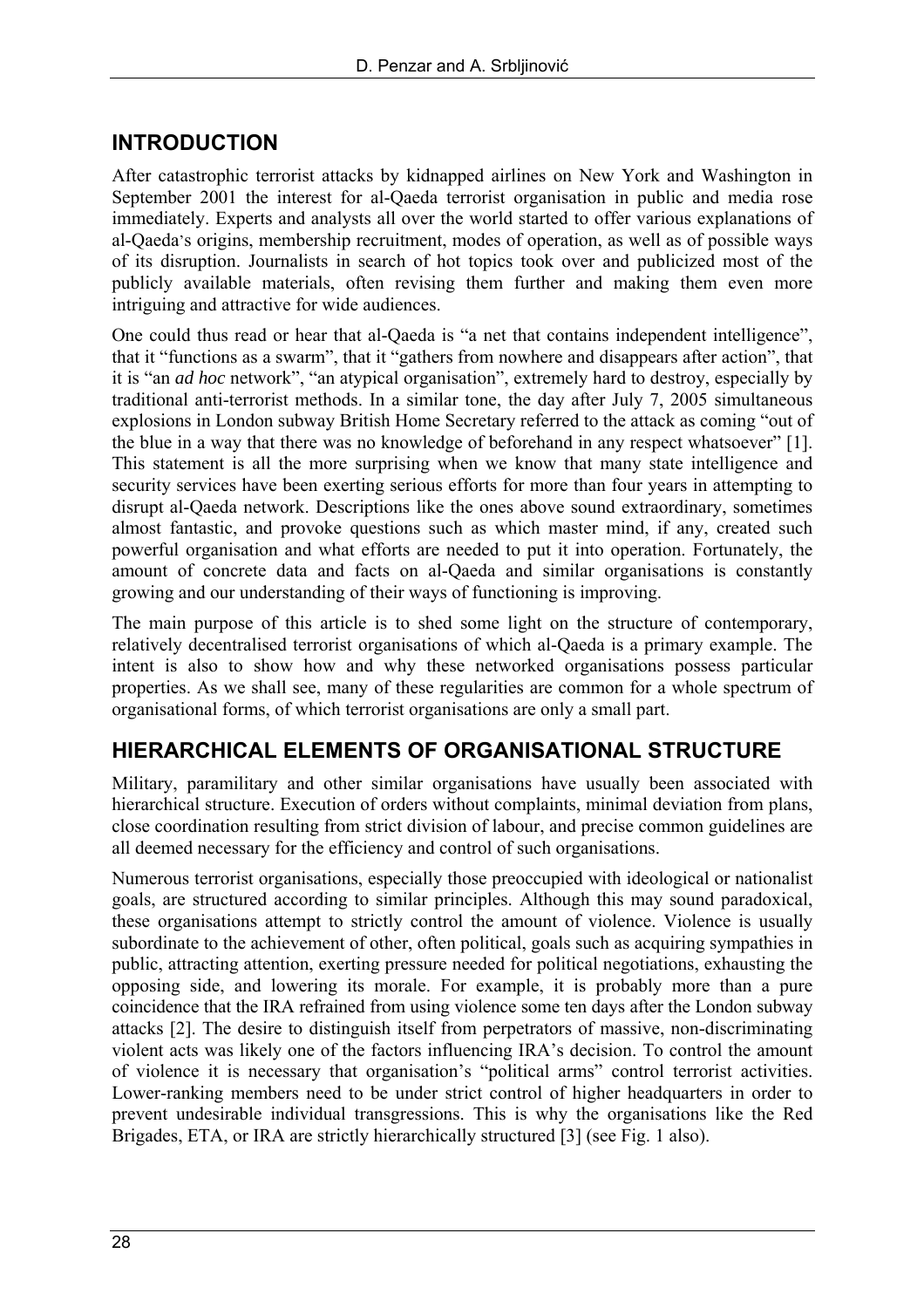

**Figure 1.** Organisational structure of the IRA in the second half of the nineties: hierarchical organisation with territorially organised divisions (based on [4]).

relatively recently are oriented towards maximisation of casualties and terror. For them, terror is more the aim in itself, than it is the means of political fight. Such groups have much less interest in maintaining strict hierarchical structure, which would ensure operative control over terrorist activities. One of such groups is al-Qaeda, especially when viewed as a wider structure encompassing various groups and individuals inspired by the spiritual leadership of Osama bin Laden.

Al-Qaeda in a narrower sense, as an organisation formed and led by bin Laden, also possesses hierarchical structure  $[5 - 7]$ , but hierarchy is only one form of its complex structuring. Figure 2 presents the top of al-Qaeda organisation in the way the organisation of corporations or public institutions is usually depicted. The organisation is headed by Emir – the leader, which is the indisputable position of Osama bin Laden. The Emir is supported by Shura or the High Council, the activities of which are not much known of. In 2001 Shura supposedly had twenty to thirty members, many of which were not living in Afghanistan. Members of Shura have high authority and high degree of freedom, but are at the same time absolutely loyal to bin Laden and the organisation. The frequency of their meetings, their ways of communication, and the content of Shura's decisions are not publicly known.

In 2001 al-Qaeda had four organisational units, called committees, responsible for political and religious, financial, military, including terrorist, activities, and for propaganda and relations with media (Fig. 2). Military committee consisted of three departments. One of them was responsible for external military activities conducted during nineties in Chechnya, Bosnia, Kashmir, and perhaps some other countries affected by wars. Another department supervised terrorist operations all over the world. The third one was responsible for internal operations in Afghanistan, where al-Qaeda had entire military units. Special training camps were managed by this department and used for recruitment and training of new members from all over the world.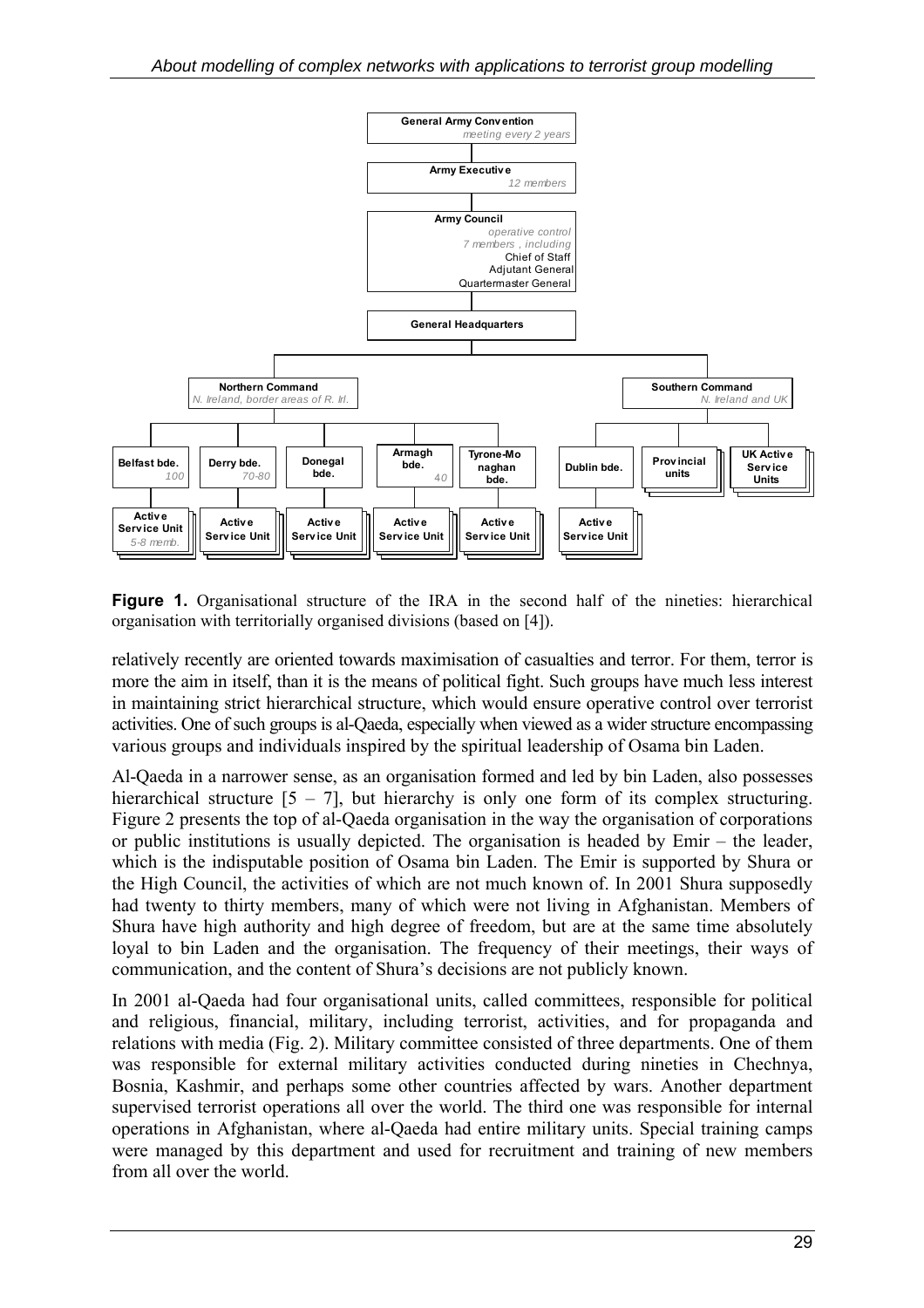

**Figure 2.** Hierarchical structure of al-Qaeda's core in 2001.

However, presented structural analysis, describing al-Qaeda as a hybrid organisation with its highest levels structured primarily according to functional principles, and with divisional structure at the lower levels, does not contain all the elements needed for understanding its functioning.

First, it must be noted that the formal structure of Figure 2 does not perfectly match all the relations and connections existing within the organisation, which are in reality much more complex. Additional relations including personal ties and multiple roles, which certain individuals attain, often exist aside from the specified lines of control. All of them constitute a network organisation, the lower hierarchical levels of which will be examined more closely in the forthcoming chapters. Moreover, connections between individuals and organisational units are often multiple, so that in reality multiple networks and hierarchies often exist. Thus we may speak about a whole meta-network of networks consisting of the operative network, the financial network, the administrative network, the network of trust, the knowledge network, the information network, and so on. The same node<sup>1</sup> may have different roles in these different networks. The complexity of the meta-network makes the structure of a terrorist network organisation extremely difficult to uncover [8].

Second, it is questionable whether a fundamentalist terrorist organisation can be analysed in the same ways and with the same tools as those used in structural analysis of modern business corporations. Membership in al-Qaeda undoubtedly has important spiritual dimension, and the organisation is at least as similar to a secret religious society as it is to a modern corporation.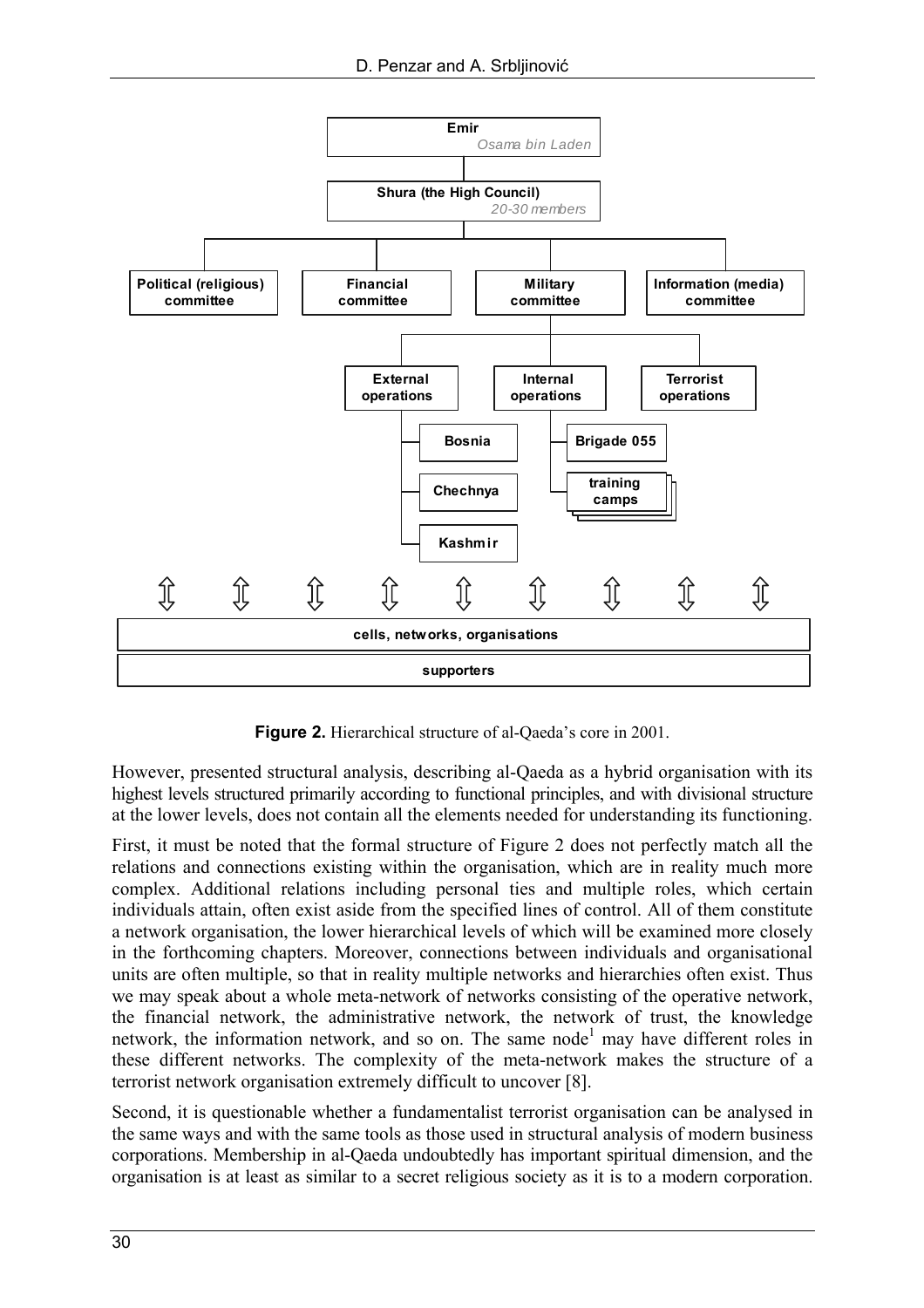This opens another view on the structure of the organisation as a series of layers [9], which are often depicted as concentric circles. Members of the organisation believe that each subsequently inner circle is situated closer to a comprehensive revelation of the absolute truth in the centre (Fig. 3). The inner circles draw their indisputable authority in operative and tactical decisions from the assumed divine superiority. Advancement in such organisation is not so much related to the merits or deeds of an individual, as to his or her inner transformation in accordance with the organisation's spiritual teachings. Initiation rituals at certain organisational levels symbolise this spiritual development. The increased willingness to act in accordance with the organisation's goals is an important consequence of the increasingly resolute religious conviction.

The al-Qaeda's leadership does not exercise direct control over all activities of the organisation, not even over most of the activities carried out in the name of the organisation. This is not only because there is no need to control the amount of violence for attaining political goals. Control of violence is also not possible for technical and organisational reasons. What is then the role of leadership in such an organisation?

The leadership provides motivation for actions of the followers – a kind of a common vision or a narrative. It also provides organisational structure, doctrine and methods of operation, and, particularly, the means of personally connecting members of the organisation and the means of communication between them [10; p.324]. Using military terminology, for a network to achieve "self-synchronisation of dispersed forces", needed for its functioning, the leadership must ensure the unity of effort, define commander's intent and determine the rules of engagement [11; p.7].



**Figure 3.** Concentric structure of al-Qaeda as a secret religious society.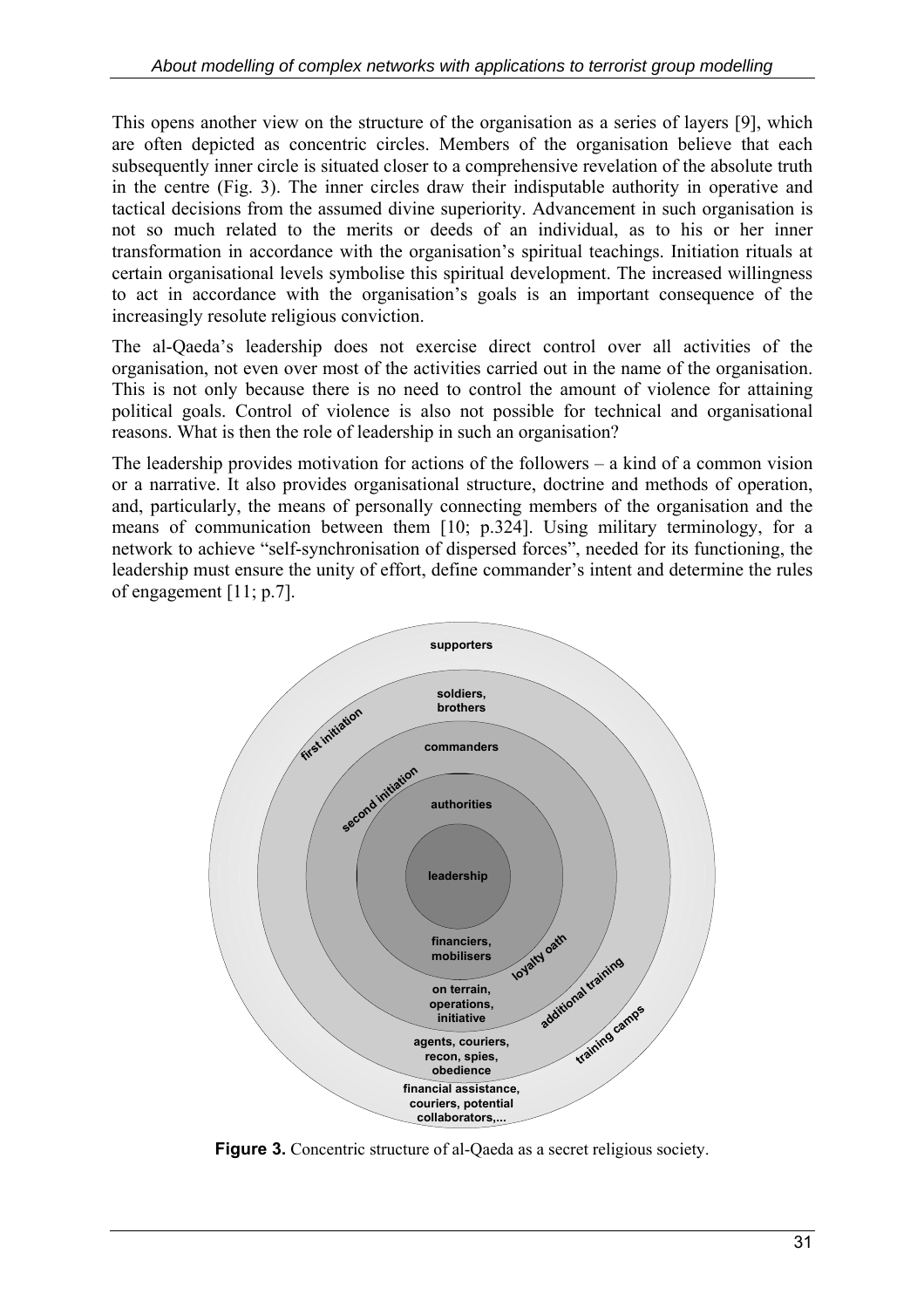It must be admitted that the al-Qaeda's leadership was exceptionally successful in fulfilling its duties. The commander's intent, i.e. the vision to fight for, was provided to membership through *fatwas* – religious decrees requesting death of Americans, their allies, and other infidels. The unity of effort was ensured through common fundamentalist Sunni religion, and reinforced by personal ties and mutual trust developed among the members in training camps in Afghanistan and in religious schools in Pakistan. The rules of engagement, including organisation, doctrine, techniques and methods of operation, were also developed through training, and they were even coded in a kind of training manual [12].

Once developed, "self-synchronised network of dispersed forces" may function without any direct interference or control of the leadership. The role of bin Laden, and probably of al-Zarqawi today in Iraq, becomes similar to the role of a manager of a business incubator [13]. While the manager provides entrepreneurs, or terrorists in this particular case, with start-up conditions, teaches them methods of operation, connects them with one another, monitors their more promising projects, and provides some inspiration and guidance, the initiatives and actions of newly-emerging leaders are autonomous in all other respects.

### **NETWORK ELEMENTS OF ORGANISATIONAL STRUCTURE**

Most expert analyses and media reports on al-Qaeda's structure agree that all of al-Qaeda's organisational levels are structured according to hybrid network-hierarchical principles. Although complete data on the organisation are inaccessible, important studies of certain parts of al-Qaeda's network have been done. Valdis E. Krebs published one of particularly informative articles, reconstructing in considerable detail the portion of the network that prepared and executed September 11, 2001 attacks in the U.S. [14]. Much of the rest of our work is based on Krebs' findings.

Figure 4 depicts the network of airplane kidnappers – perpetrators of the attacks on New York and Washington. Four groups of kidnappers, each of which kidnapped one airplane, are marked with four different symbols for network nodes. Three groups consisted of five members, and one group of only four. One group did not complete its terrorist mission because passengers distracted terrorists enough to miss the planned target, but unfortunately not enough to escape crashing the plane. According to Christopher Allen's analysis [15], based on studying size of functional groups successfully collaborating over the Internet, successful small teams consist of 5-9 members, and the optimal size is 7-8. It is interesting to note that the only terrorist group that did not complete its mission had only four members, which is one below Allen's lower bound of five.

Let us now focus on the number of connections between team members and on the topology of the network. Bold lines in Figure 4 denote "old ties" between terrorists that had existed even before preparation of the attacks began. These ties of trust are typically formed through common schooling or common lodging. We can see that the kidnappers were only weakly connected, as each of them personally knew only three other network members on average. The average length of shortest path<sup>2</sup> between two nodes of the network is as high as  $4,75$ , meaning that members were socially quite distant from one another. Low connectedness certainly favours secrecy, but it may impede network's operability.

During preparation of the attacks, kidnappers connected themselves more closely, increasing thus network's operability. These newly formed ties are denoted in Figure 4 with thin grey lines. It remains unclear, however, why had not all members of the same team known each other prior to boarding the planes. In teams marked with circles and pentagons, for example, each member knew maximally two other members of the same team.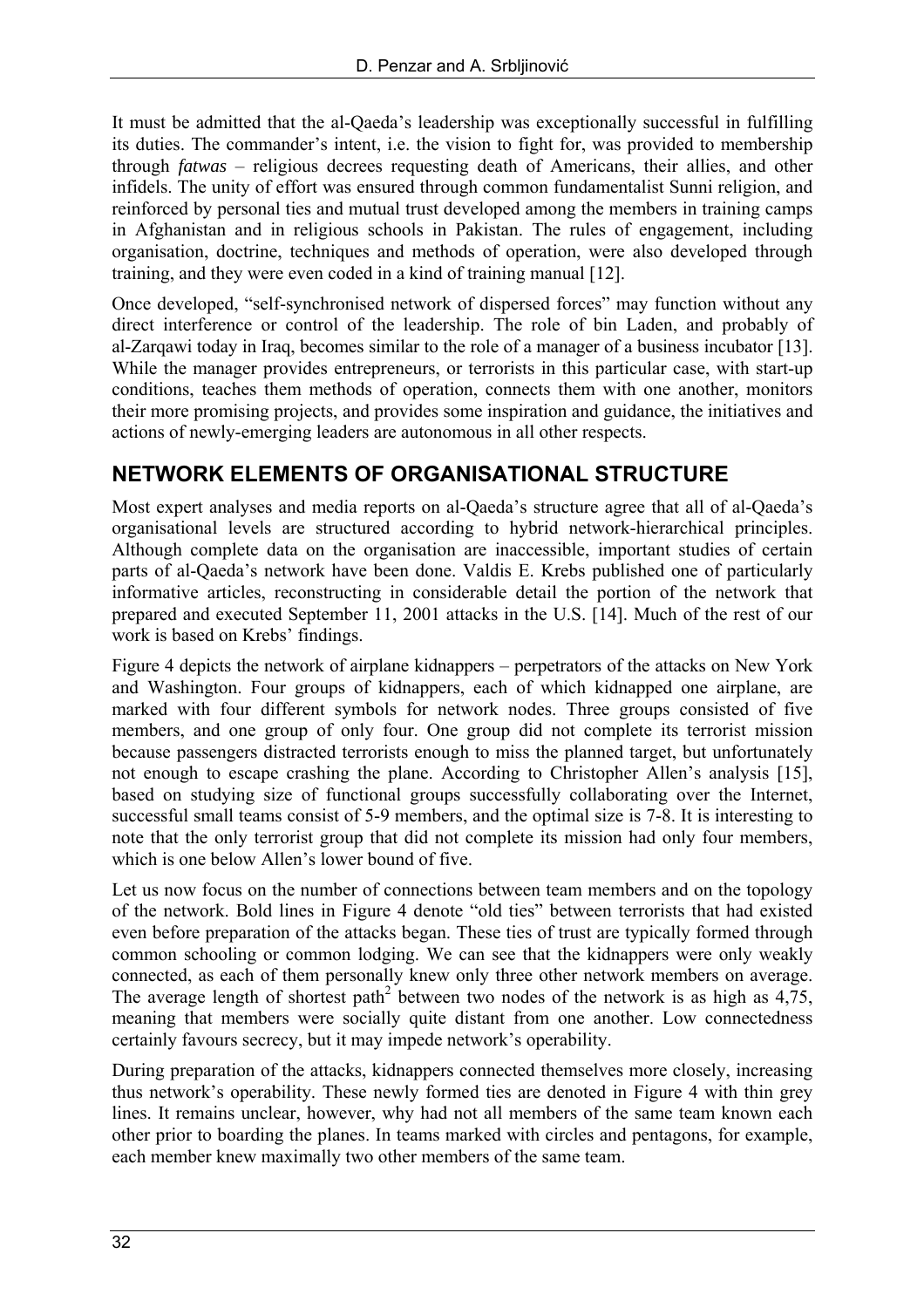Figure 5 depicts the network of airplane kidnappers, augmented with nodes representing their supporting assistants. According to Krebs' analysis, this wider network had 62 members in total, of which 19 were kidnappers, and 43 assistants: organisers, couriers, financiers, scouts, counterfeiters etc. Allen found that successfully functioning large networks typically comprise 25-80 members, with optimal size between 45 and 50. Again, a close match exists between the results of Allen's analysis of collaborating networked groups and this particular example of a terrorist group.



**Figure 4.** The network of airplane kidnappers participating in September 11, 2001 attacks in the U.S.



**Figure 5.** The network of airplane kidnappers and their supporters preparing September 11, 2001 attacks in the U.S.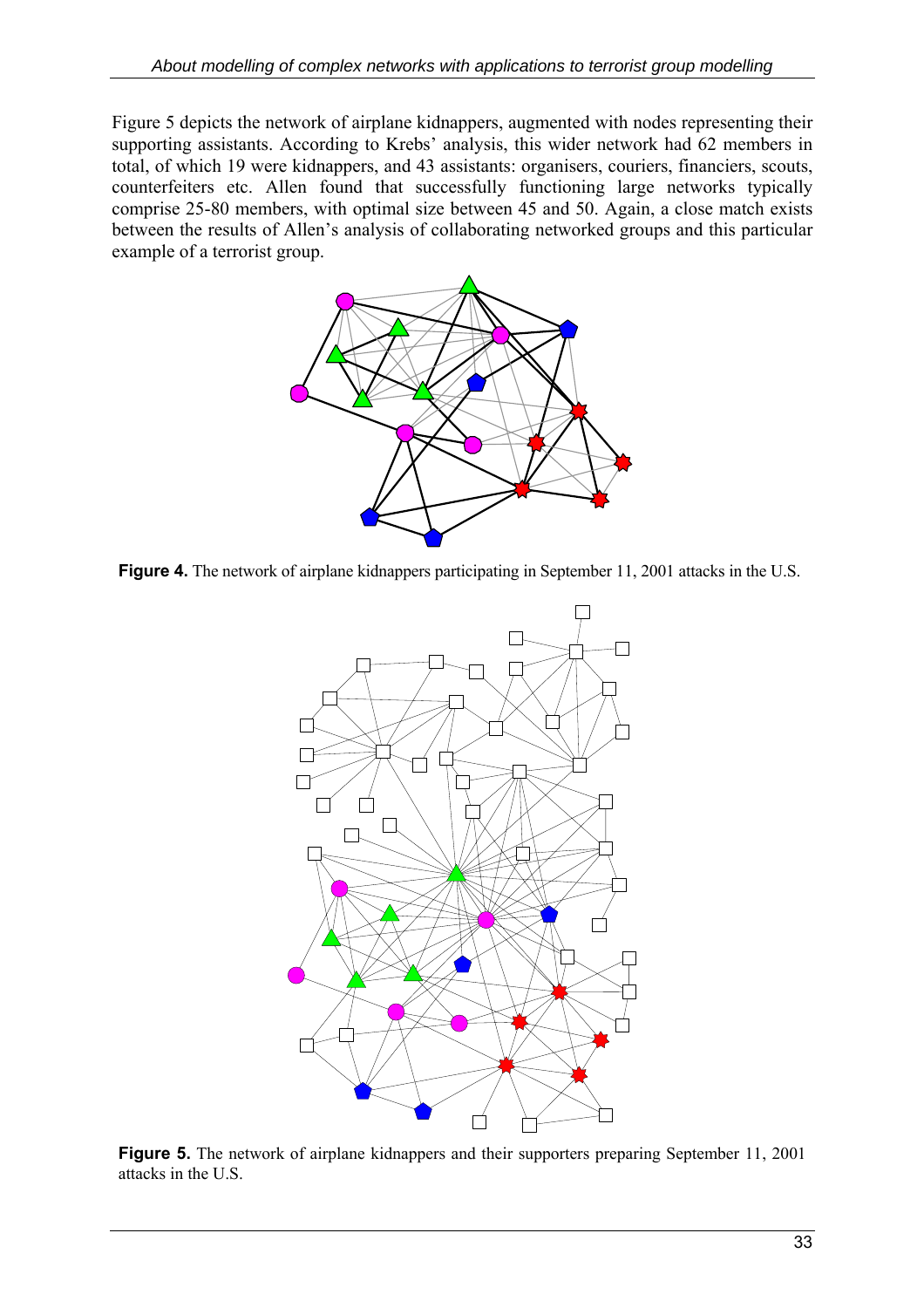Inspection of this network by standard measures of network structure  $[16 - 18]$  reveals firstly its low connectedness. A member of this network holds only 4,9 connections with other members on average<sup>3</sup>, which means that average members are rather isolated from the rest of the network. (Try to imagine a group of 62 people of which you know only five – you would probably hardly feel a sense of belonging to such a group, or hardly expect any coordinated  $\alpha$  action of such a group.) Connectedness measure<sup>4</sup> of this network is only 0,08, meaning that only 8 % of all possible connections in the network really exist.

In spite of the low connectedness, however, nodes of this network are relatively close. The average length of shortest path between two nodes is 2,9, and the average closeness<sup>5</sup> of nodes is  $0,35$ . Betweenness<sup>6</sup> is another important measure in social network analysis and it indicates a node's importance for communication among other nodes. The average betweenness of this network is 0,032, indicating relatively high average redundancy. However, betweenness of forty nodes is in fact less than 1 %, and only six nodes have betweenness higher than 10 %. These six nodes are obviously critical for information flow, especially the one with betweenness of almost 60 %, meaning that almost 60 % of communication paths among other nodes pass through this central node. This node represents Mohamed Atta, the leading organiser of the attack whose central position in the network is confirmed by other centrality indicators as well.

The values of centralisation measures<sup>7</sup> equal 23 % for degrees, 48 % for closeness, and even 56 % for betweenness of nodes. These results imply that links are relatively evenly distributed among nodes, but that some nodes' placements in network's topology are more significant than others'. Such nodes are in favourable positions regarding information diffusion and distribution of power, and are often referred to as central.

Distribution of degrees of nodes is particularly interesting. Degrees of nodes are exponentially distributed: the degree of most nodes is small, while only few nodes have high degree (Fig. 6). This property characterises the so-called scale-free networks [19, 20; pp.104-111]<sup>8</sup>, commonly found in diverse areas of science, technology, and society. The same property possess, for example, many traffic networks, networks of social contacts and social influence, networks of Internet servers, and many others, including also brain's neural network. Scale-free networks form spontaneously, without needing a particular plan or interventions of a central authority. Nodes that are members of the network for a longer time, that are better connected with other nodes, and that are more significant for network's functioning, are also more visible to new members, so that the new members spontaneously connect more readily to such nodes than to other, relatively marginal ones.



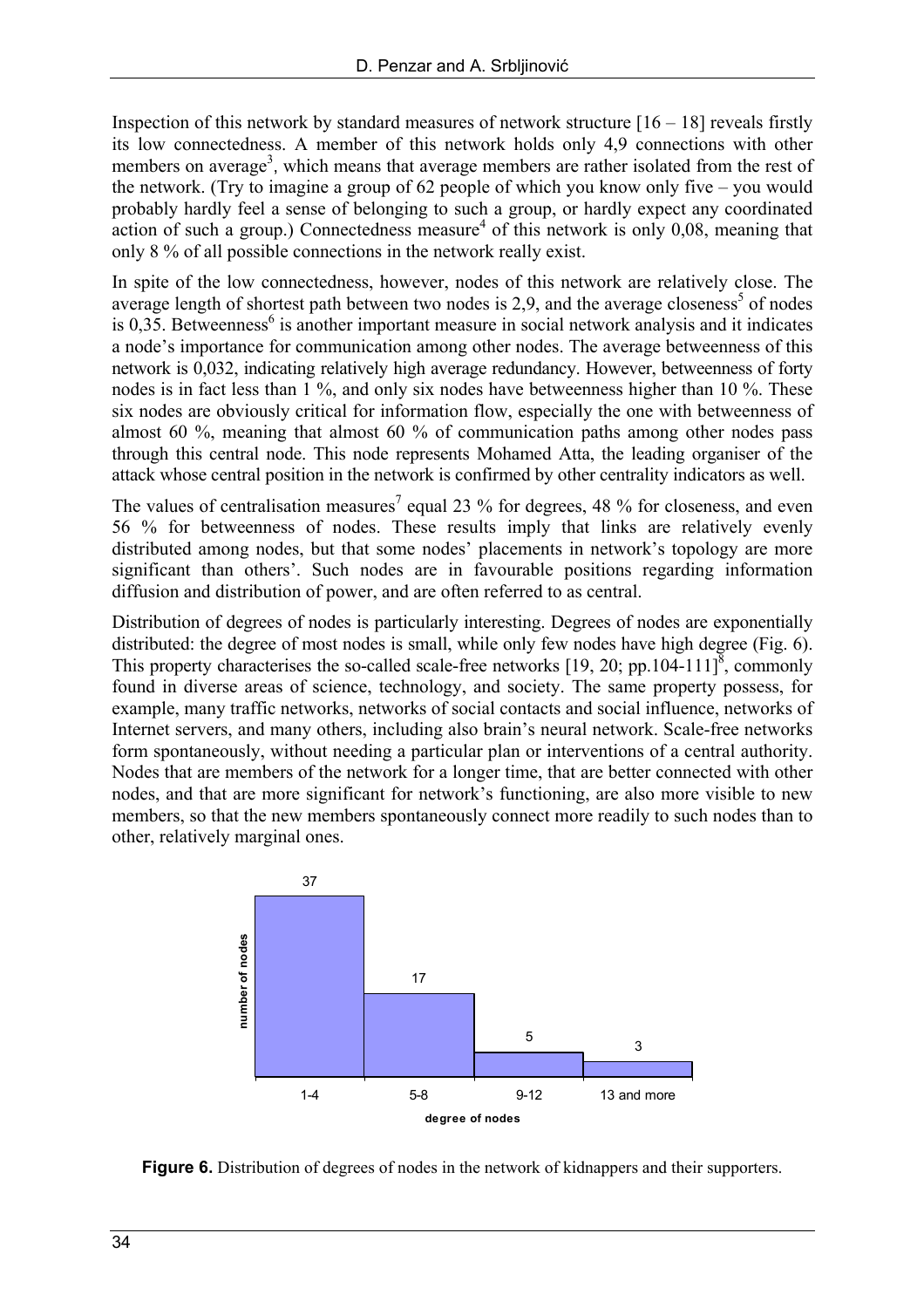The al-Qaeda network was also organically formed, under influences of external conditions, operative needs and initiatives of group members. Most likely, the only important network's property resulting from intentional design is low connectedness, which is dictated by the need for secrecy and security of operation. Al-Qaeda's Training Manual states: "Cell or cluster methods should be adopted by the Organization. It should be composed of many cells whose members do not know one another, so that if a cell member is caught, the other cells would not be affected, and work would proceed normally." [12; Third Lesson].

Several other properties of scale-free networks have significant influence on network's functioning, so that the network may often appear as possessing almost supernatural properties. This may explain quotations describing al-Qaeda in the introductory chapter, whose authors were probably under impressions of a similar kind. The next two chapters will describe two of the potentially perplexing properties: speed of information diffusion through the network, and the network's resilience to loss of nodes.

# **INFORMATION DIFFUSION THROUGH THE NETWORK**

When designing transport networks and telecommunication systems, including Internet networks, one of the most critical requirements is on the network's capacity of transferring certain amounts of commodities or information over certain distances in certain time. Methods of graph theory are often used for estimating network's capacity, including identification of directions, capacities, and perhaps transfer costs for each of the links.

Unfortunately, in the case of al-Qaeda network such methods are not particularly helpful because of their exceedingly demanding data requirements. Therefore we shall attempt to illustrate al-Qaeda network's information diffusion capabilities by means of an illustrative example. The example will use three networks of different structural types, but otherwise similar general properties. All three networks consist of 62 nodes. Attempts were also made at keeping the average degree of nodes close to 5 for all three networks. Schematic representations of the three networks are given in Figure 7.



**Figure 7.** Three networks of different structural types with similar general properties: a) network with exponentially distributed degrees of nodes, b) network with uniformly distributed degrees of nodes, c) strictly hierarchical network.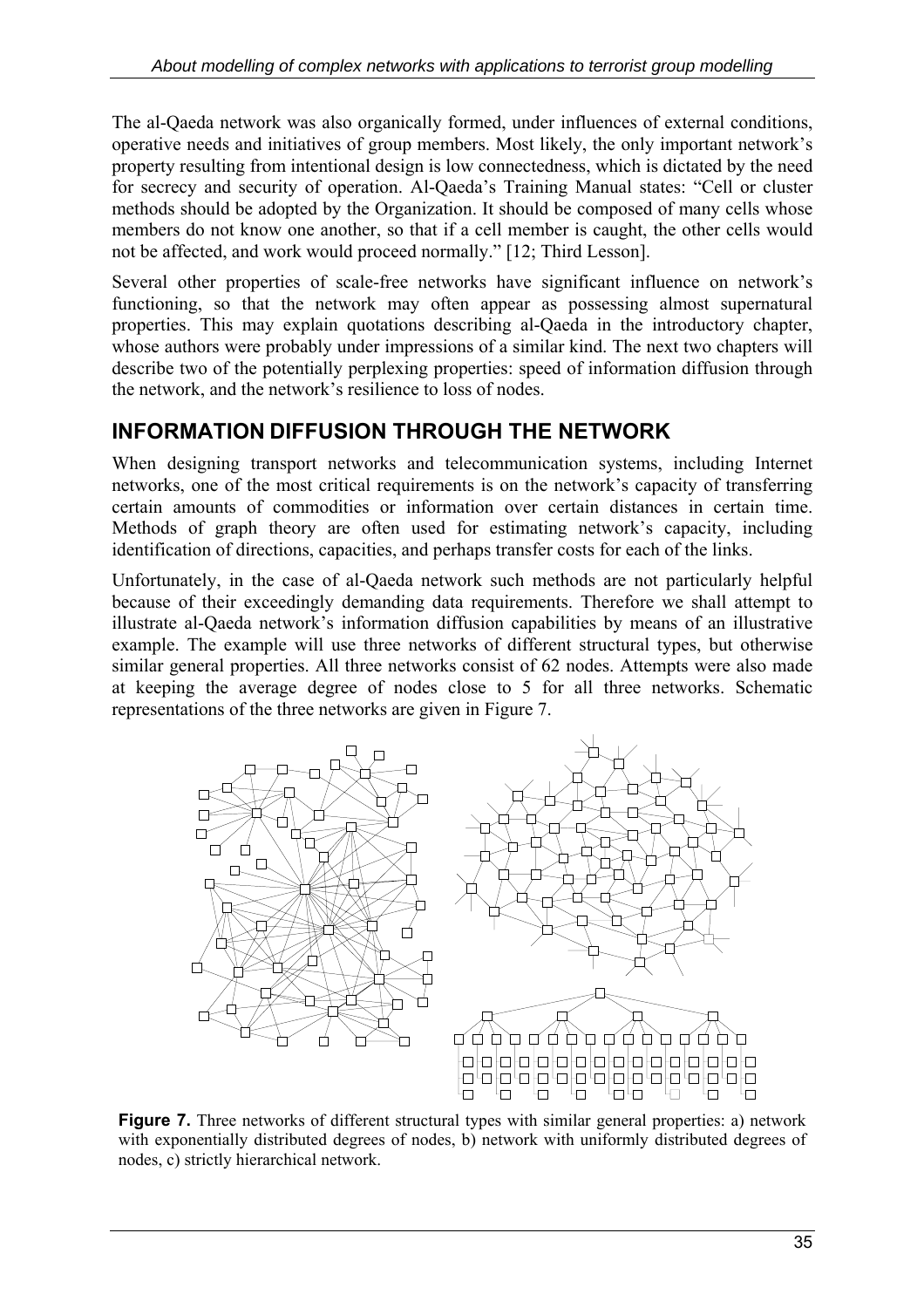First of the three networks (Fig. 7a) is Krebs' reconstruction of the network of airplane kidnappers and their supporters that we have already encountered in Figure 5. As we have also already noticed, this network's distribution of degrees of nodes is exponential. Degrees of nodes belonging to the second of the three networks (Fig. 7b) are uniformly distributed and each node is connected to exactly five other nodes. We can easily imagine this network as spreading over a sphere so that the outward-stretching links at borders of Figure 7b in fact connect nodes at the opposite borders. Such network does not possess any central or marginal nodes. As one can hardly find an example of organisation that would be structured in this way, this case is of primarily theoretical significance. Finally, the third network (Fig. 7c) represents standard hierarchical organisation with the structure of a tree. Note that the number of nodes in such network is always one more than the number of links, so that it is not possible to form the hierarchical network in which average degree of nodes would be five. As closest approximation we chose hierarchical tree consisting of 62 nodes, with degrees of all nodes at the second highest hierarchical level equalling five. This requirement automatically generates the rest of this network's structure.

In the first experiment, we were interested in speed at which information originating from the central node diffuses through the rest of each of the three networks. In the case of exponential network central node is located close to the middle of a graph. As we have already noted, this node possesses highest values of all three centrality indicators: degree, closeness, and betweenness. In the case of uniform network no node is distinguished by its centrality, so that the choice of the central information source is completely arbitrary. We have simply chosen the node in the middle of the graphical representation (Fig. 8b). Finally, in the case of hierarchical network central node is the one at the top of the hierarchy. It does not possess highest degree of all the nodes in the network, but is outstanding by its closeness and betweenness values.

We assume that, in each of the networks, information is released by the central node and that it diffuses through the rest of network in discrete steps. In the first step central node dispatches information to all of its neighbouring nodes, and in each next step each of the nodes that received information in the previous step dispatches it further to all of its neighbours. It is assumed that the time to traverse each of the links equals exactly one step, that there are no information losses, and that all links are of sufficient capacity to diffuse information further without any distortion. Time dynamics of information diffusion is schematically represented in Figure 8. Identically shaded areas comprise all the nodes that received information in the same time-step. Darker shading corresponds to areas that received information earlier. For each network, Table 1 contains percentages of nodes that received information in specified time-steps.

As can be seen in Figure 8 and Table 1, information diffusion from centre to periphery was slowest in the uniform network. The hierarchical and the exponential network both transferred information much faster, in only three time-steps. However, the transfer process was much more efficient in the exponential than in the hierarchical network. After only one step, information reached almost 40 % of nodes in the exponential, and only 8 % of nodes in the hierarchical network. After two steps, information reached over 90 % of nodes in the exponential network, and only about one third of the total number of nodes in the hierarchical network.

In the second experiment we investigated the speed of information diffusion in the opposite direction: from periphery to centre, i.e. the source of information is now a peripheral node. In the exponential network our choice for the starting peripheral node was one of the nodes located furthest from the central one, and with the value of betweenness equalling zero (Fig. 9a). In the uniform network the choice of both centre and periphery is completely arbitrary, so we simply repeated the same experiment as in the previous case. In the hierarchical network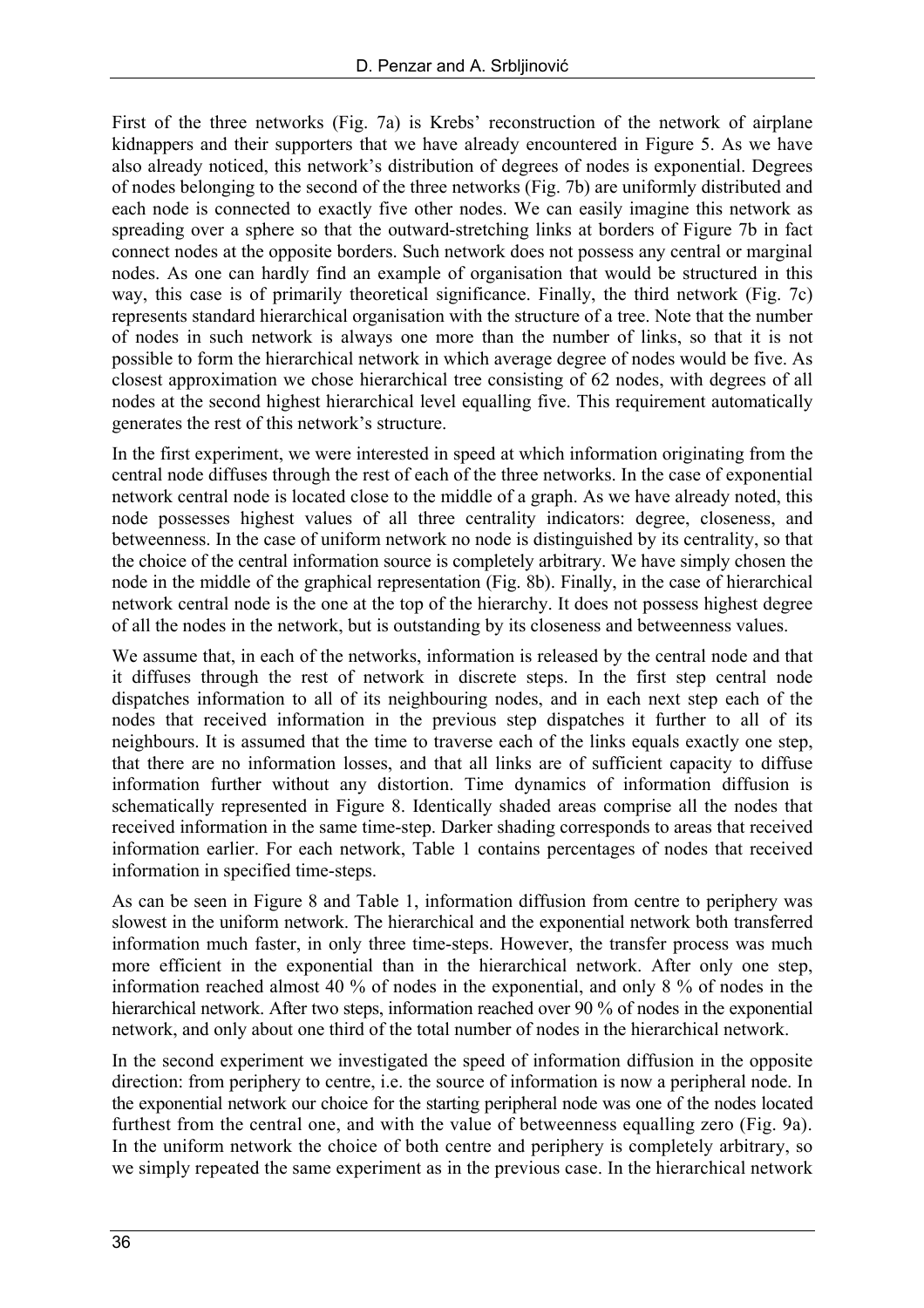

**Figure 8.** Information diffusion from centre to periphery: identically shaded areas comprise all the nodes receiving information in the same time-step.

**Table 1.** Percentage of nodes that received information for each time-step and each network – the case of information diffusion from centre to periphery.

| <b>Network</b> | Step 0 | Step 1 | Step 2 | Step 3  | Step 4 | Step 5 | Step 6 |
|----------------|--------|--------|--------|---------|--------|--------|--------|
| Exp.           | $2\%$  | $39\%$ | 94 %   | 100 %   |        |        |        |
| Unif.          | $2\%$  | $10\%$ | 23 %   | 39%     | $61\%$ | 86 %   | 100 %  |
| Hier.          | $2\%$  | $8\%$  | $34\%$ | $100\%$ |        |        |        |

one of the nodes from the bottom of hierarchy was chosen as the starting peripheral node. Time dynamics for the case of information diffusion from periphery to centre is schematically represented in Figure 9. Darker shading again corresponds to areas that received information earlier. Table 2 summarizes percentages of nodes that received information in each of the time-steps.

Information diffusion was in this case slower in both the exponential and the hierarchical network. Diffusion through the exponential network completed fastest. What may surprise us is that the uniform network was in this case more efficient than the hierarchical network: in each intermediary time-step larger percentage of nodes received information in the former than in the latter network. This finding is in accordance with numerous empirical observations of serious inefficiencies in processing data and initiatives issuing from bottoms of hierarchies towards their upper levels. Most importantly, this particular case of an alarm notice, coming from a peripheral node and disseminating towards upper hierarchical levels, is typical in data gathering for intelligence purposes. It is therefore not surprising that restructuring of the existing hierarchical organisational structures became one of hot topics in the U.S. intelligence community after September 11, 2001 attacks.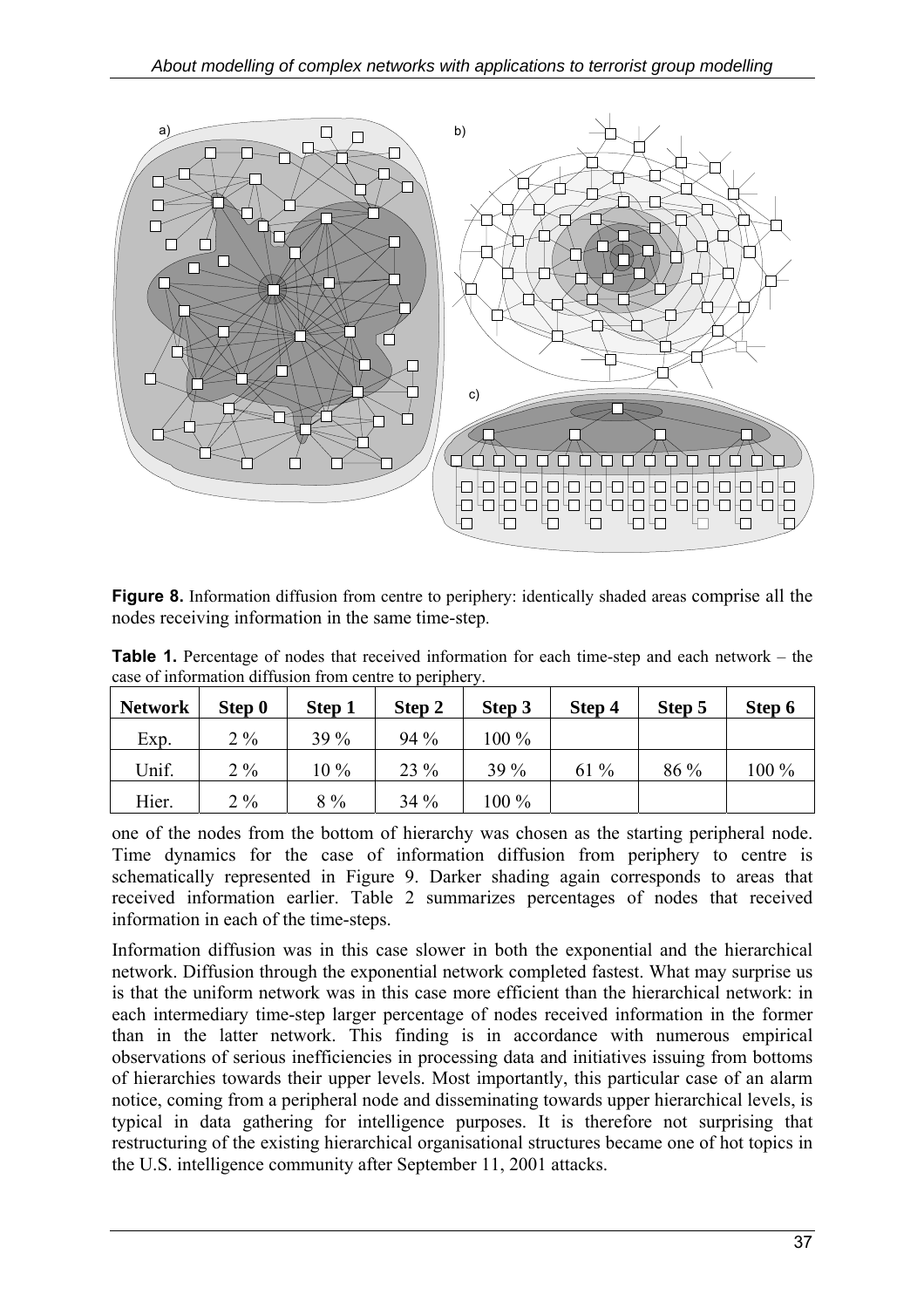

**Figure 9.** Information diffusion from periphery to centre: identically shaded areas comprise all the nodes receiving information in the same time-step.

**Table 2.** Percentage of nodes that received information for each time-step and each network – the case of information diffusion from periphery to centre.

| <b>Network</b> | Step 0 | Step 1 | Step 2 | Step 3 | Step 4 | Step 5  | Step 6 |
|----------------|--------|--------|--------|--------|--------|---------|--------|
| Exp.           | $2\%$  | $3\%$  | $13\%$ | $21\%$ | 56 %   | $100\%$ |        |
| Unif.          | $2\%$  | 10 %   | 23 %   | 39 %   | $61\%$ | $86\%$  | 100 %  |
| Hier.          | $2\%$  | $3\%$  | $8\%$  | $15\%$ | $34\%$ | 53 %    | 100 %  |

The ease of information diffusion through networks with exponentially distributed degrees of nodes is often referred to as a "small-world property" [20, Ch. 3], meaning that it does not take many steps to get from one node to another. Together with secrecy of operation, this property significantly improves operational tempo of terrorist network's activities. In other words, terrorist operations can today be quickly prepared with very moderate requirements for personnel and assets, and without giving many clues at what is going on to external observers. In the right moment network may activate instantly, so that an observer is really left with the impression of terrorists "gathering from nowhere and disappearing after action". The metaphor of terrorists gathering as a swarm, and then quickly dispersing after action is also in place [21]. Another intriguing and analytically useful image is that of a critical mass of passive supporters to terrorists all over the world, who can rapidly self-organise and, through the process of "filtering", enable execution of deadly terrorist attacks anywhere in the world [22].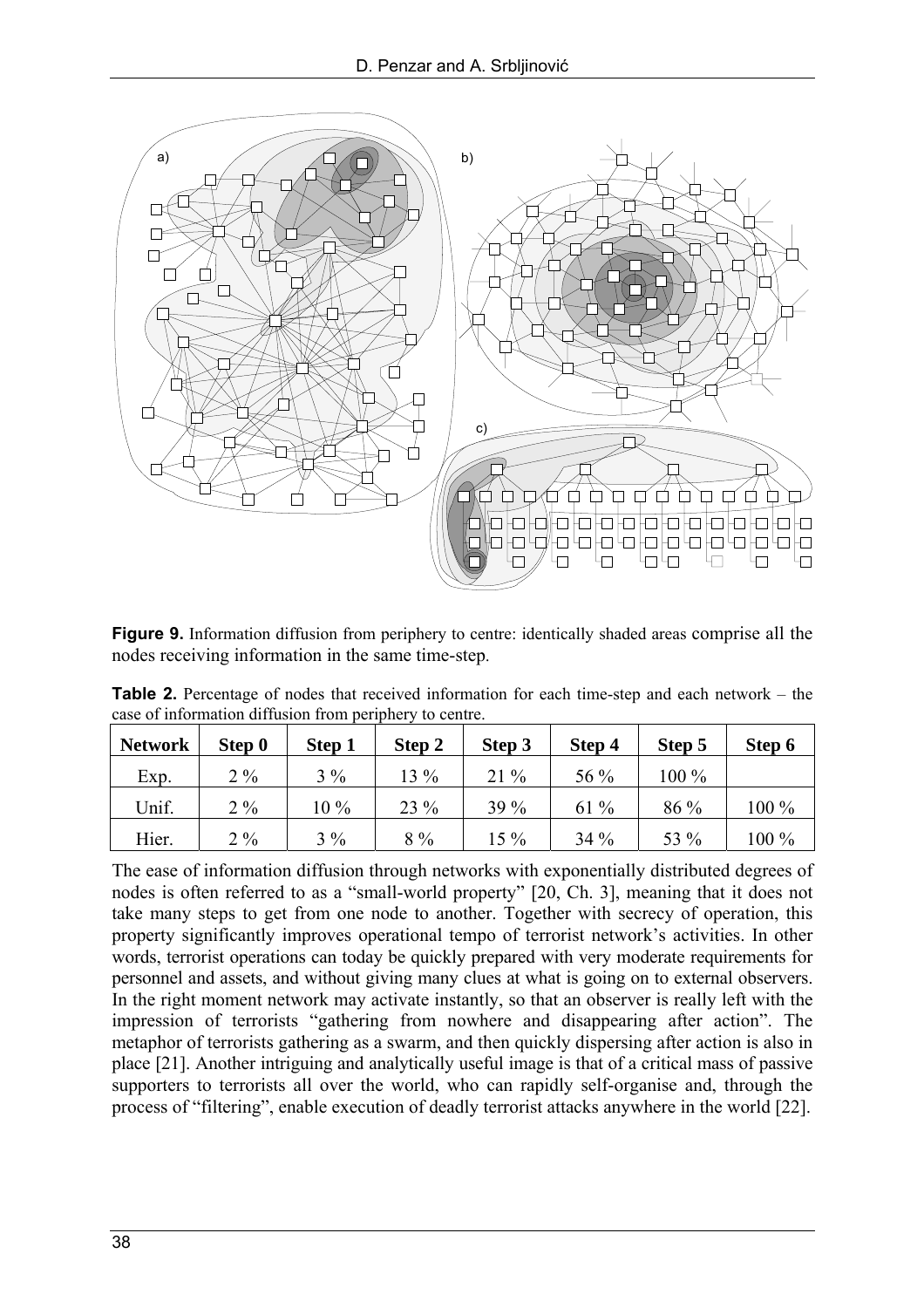# **NETWORK'S RESILIENCE TO ATTACKS AND LOSS OF NODES**

Resilience of a terrorist network in cases of arrestment, death, or any other loss of their members is of utmost importance for the network's survival. Conversely, network's vulnerability in such cases is critically important for successfully destabilising the network. There are at least three indicators of network's destabilisation [23]: first, the information flow through the network is seriously reduced, possibly to zero; second, the network, as a decision body, can no longer reach consensus; and third, network, as an organisation, loses the ability to effectively perform its tasks.

Removal of a central node in a hierarchical network has drastic consequences for the information flow, decision making, and task execution. Therefore very detailed rules regulating inheritance of commanding duties exist in, e.g., military organisations for protection against the loss of a commander.

Investigations of networks with exponentially distributed degrees of nodes show, however, extraordinary resilience of such networks to loss of nodes. This is the consequence of their redundant design, which is particularly important, thoroughly investigated, and intentionally applied in traffic, telecommunication and other technical networks. Robustness of terrorist networks is further enhanced by their multi-layered structure. As we have already noted, multiple connections exist among the members so that the whole network may be viewed as one huge meta-network of various functional sub-networks. Obviously, removal of one node does not affect each of the sub-networks uniformly, so that many sub-networks will often not experience serious disturbances.

Finally, network's flexibility is an element contributing perhaps most to its robustness. As there are no strict hierarchical rules, individuals easily change their roles depending on external circumstances. Therefore, when a node is lost, surrounding nodes quickly establish new connections and share responsibilities of the lost member. The network changes its structure and adapts to new circumstances without prolonged loss of functionality. The process of recovery is completely different than in hierarchical organisations, where the organisational structure does not change when a node is lost, but another member occupies the empty position and takes over all the responsibilities of the predecessor.

Robustness analysis of scale-free networks was first motivated by safety requirements for technical networks, but its results are equally relevant for social networks of the same type [24]. These results show that scale-free networks are exceptionally resilient to the loss of a random node. This is not surprising if we remember that most of the nodes in a scale-free network possess only few connections. Loss of such nodes does obviously not have significant impact on network's functioning. More surprising, however, is the fact that scale-free networks may suffer, without being destroyed, random losses as serious as 80 % of their total number of nodes. Another surprising finding is that scale-free networks are often not destroyed even when their central node is removed. As already noted, redundancy and flexibility enable network's quick restructuring without losses of functionality. To destroy a scale-free network, one must simultaneously remove 5-15 % of its nodes, primarily those in central positions<sup>9</sup>. Only such simultaneous attack can destroy redundancies in network connections in the amount needed to prevent any possibility of network's recovery.

Let us check this last property for the network of airplane kidnappers and their supporters from Figure 5. Successive removal of central nodes from this network is schematically represented in Figure 10.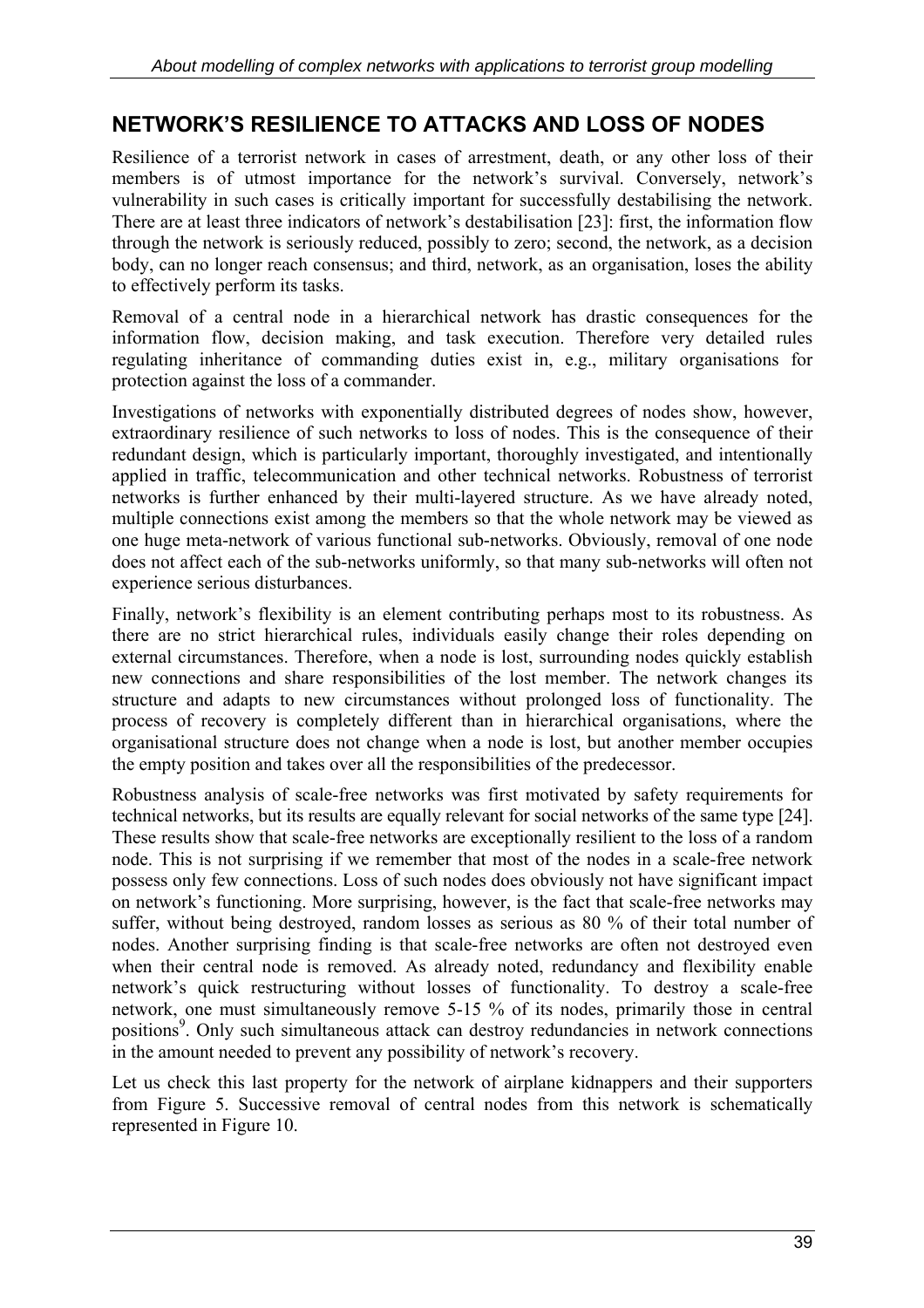

**Figure 10.** Network's destruction by successive removals of its central nodes: after three removals network disintegrates into two mutually disconnected parts.

As can be seen, three central nodes need to be removed in order to break up this network. This must be done almost simultaneously to prevent network's recovery. Three nodes make up 5 % of the total number of nodes in this network, which is in accordance with the theoretical results cited above. Taking into account that, for secrecy reasons, the number of connections in a terrorist network is kept near minimum, it is not surprising that this network is slightly more sensitive to removal of nodes than technical networks, i.e. that it already breaks down at the lower theoretical bound for percentage of nodes that need to be removed.

# **CONCLUSIONS**

This article shows that terrorist organisations like al-Qaeda present no especially ingenious case of organisational design, but that there exist spontaneously emerging and nevertheless perfectly sensible regularities between the structure of such organisations and their manifest properties. We still need to learn how to detect these regularities and how to understand them better. These regularities are not typical of only terrorist organisations. Networked organisations are present in almost all areas of life and their influence on our social and economic life is important and probably still increasing. Sales networks, open source code community, anti-globalisation movement, and scientific research networks are only some of the examples that have recently attracted much attention in public and in scientific communities.

As we have argued here, in some circumstances these networked organisations have significant advantages over classical hierarchies. Understanding and knowledge gathered in studying network structures in one area can often be more or less directly applied to organising complex systems in some other area. For example, problems of organising a number of autonomous or semi-autonomous software agents to perform business transactions on Internet or some other computer network are in certain aspects similar to problems of organising networks such as al-Qaeda. As another example, in the "net-war" of the future, networked organisation would consist of platforms equipped with various sensors or arms, operating on a battlefield with considerable autonomy, and exchanging information with each other. The real strength of such systems would lay not so much in their number or firepower, as in flexibility and coordination emerging from their networked organisation.

Understandably, very often and especially in situations where strict control over all parts of organisation is necessary, where efficient use of resources is paramount, or where strict responsibility and traceability are critical, hierarchies will still find their application domain.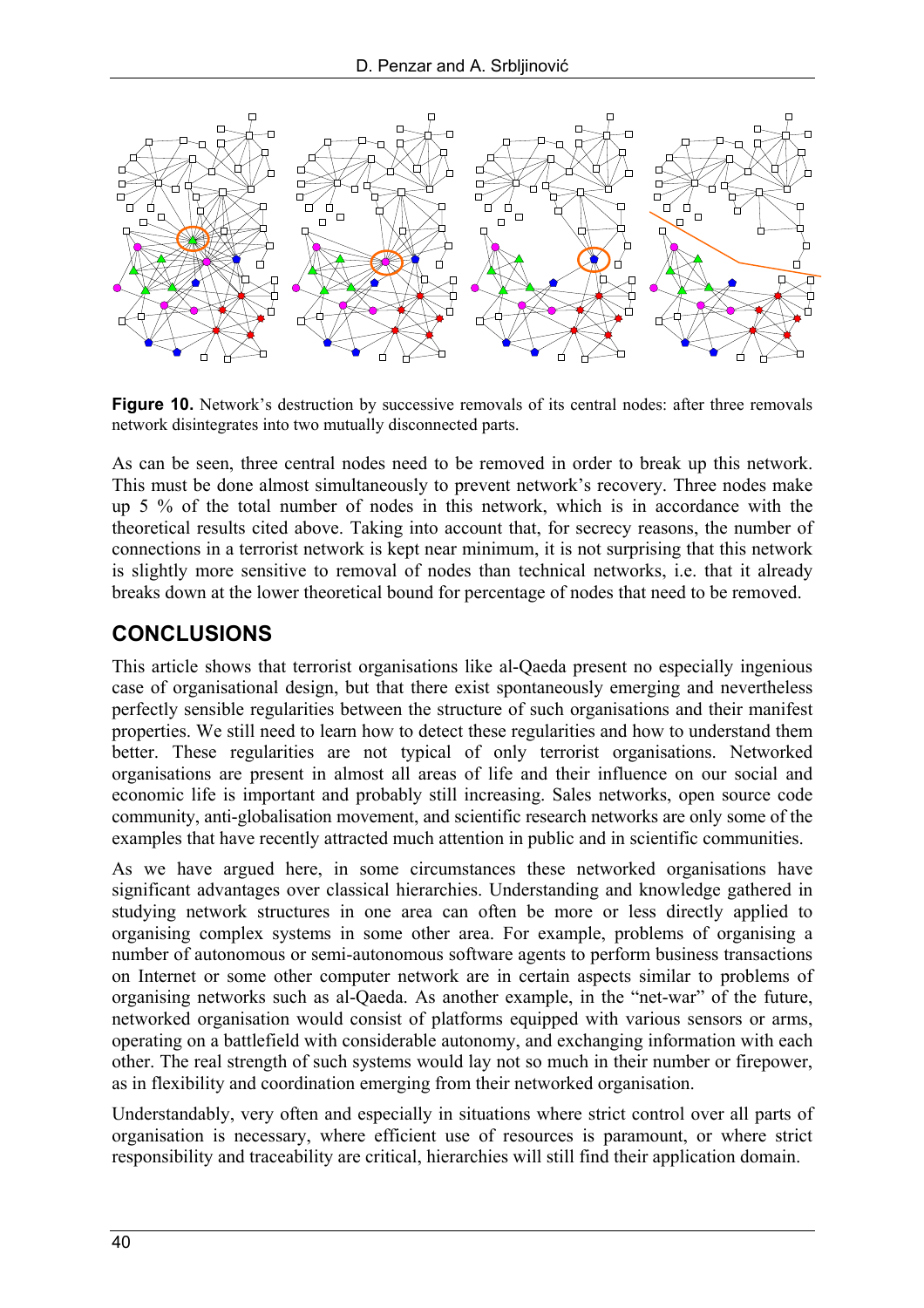#### **REMARKS**

<sup>1</sup>Using the terminology of graph theory, which is fundamental for the network analysis, a network will be sometimes called a graph, members of the network will be referred to as nodes of the graph, while the connections between members will be referred to as links of the graph.

<sup>2</sup>A path is an alternating sequence of nodes and links, starting and ending with a node. The length of a path is defined as the number of links in it.

 $3$ This means that average degree of nodes is 4,9, where degree of a node represents the number of links coming out of the node.

<sup>4</sup>Connectedness of a given network is the ratio of actually existing number of links in this network and the maximal number of links that would be possible in a network with the same number of nodes, where each node would be linked to each other.

<sup>5</sup>Closeness of a node is an inverse of the average length of shortest paths from the given node to all other nodes of the network.

<sup>6</sup>Betweenness of a node is the number of shortest paths that go through that node, divided by the number of shortest paths in total.

<sup>7</sup>Degree, closeness, and betweenness of a node are varieties of centrality indicators. Each centrality indicator has its corresponding centralisation measure. The centralisation measure measures unevenness in distribution of centrality indicator's values over all network's nodes. Higher centralisation means higher unevenness.

<sup>8</sup>The term "scale-free network" originates from the fact that for such networks the ratio of number of nodes with degree *k* and the number of nodes with degree α*k* does not depend on the scaling factor *k* for any fixed  $\alpha > 0$ . This property is also related to the property of self-similarity, which indicates fractal structure of a network.

<sup>9</sup>The exact percentage is dependent on the amount of redundancy and, to some extent, on the choice of nodes to be removed.

# **REFERENCES**

- [1] *Transcript of Home Secretary Charles Clarke's Interview with Channel 4 News, July 8, 2005.* [http://www.channel4.com/news/special-reports/special-reports-storypage.jsp?id=328,](http://www.channel4.com/news/special-reports/special-reports-storypage.jsp?id=328)
- [2] *July 16, 2005 IRA statement in full.* [http://news.bbc.co.uk/1/hi/northern\\_ireland/2132113.stm,](http://news.bbc.co.uk/1/hi/northern_ireland/2132113.stm)
- [3] Bremer, P.L.: *New Terrorist Threats and How to Counter Them*. The Heritage Foundation, Washington DC, 2000, [http://www.heritage.org/Research/HomelandDefense/hl678.cfm,](http://www.heritage.org/Research/HomelandDefense/hl678.cfm)
- [4] Boyne, S.: *Uncovering the Irish Republican Army*. Jane's Intelligence Review, August 1, 1996, [http://www.pbs.org/wgbh/pages/frontline/shows/ira/inside/org.html,](http://www.pbs.org/wgbh/pages/frontline/shows/ira/inside/org.html)
- [5] Boettcher, M.: *Charting Al'Qaeda's Structure*. CNN video presentation, 2001, [http://www.cnn.com/video/world/2001/09/21/mb.al.qaeda.org.cnn.med.html,](http://www.cnn.com/video/world/2001/09/21/mb.al.qaeda.org.cnn.med.html)
- [6] Hoffman, B.: *Al'Qaeda's Organization*. Microsoft Encarta Online Encyclopedia, 2005, [http://encarta.msn.com/text\\_701610346\\_\\_3/Al-Qaeda.html,](http://encarta.msn.com/text_701610346__3/Al-Qaeda.html)
- [7] National Commission on Terrorist Attacks upon the United States: *Overview of the Enemy*. Staff Statement No. 15, June 16, 2004, [http://www.globalsecurity.org/security/library/congress/9-11\\_commission/040616](http://www.globalsecurity.org/security/library/congress/9-11_commission/040616-) staff\_statement\_15.pdf,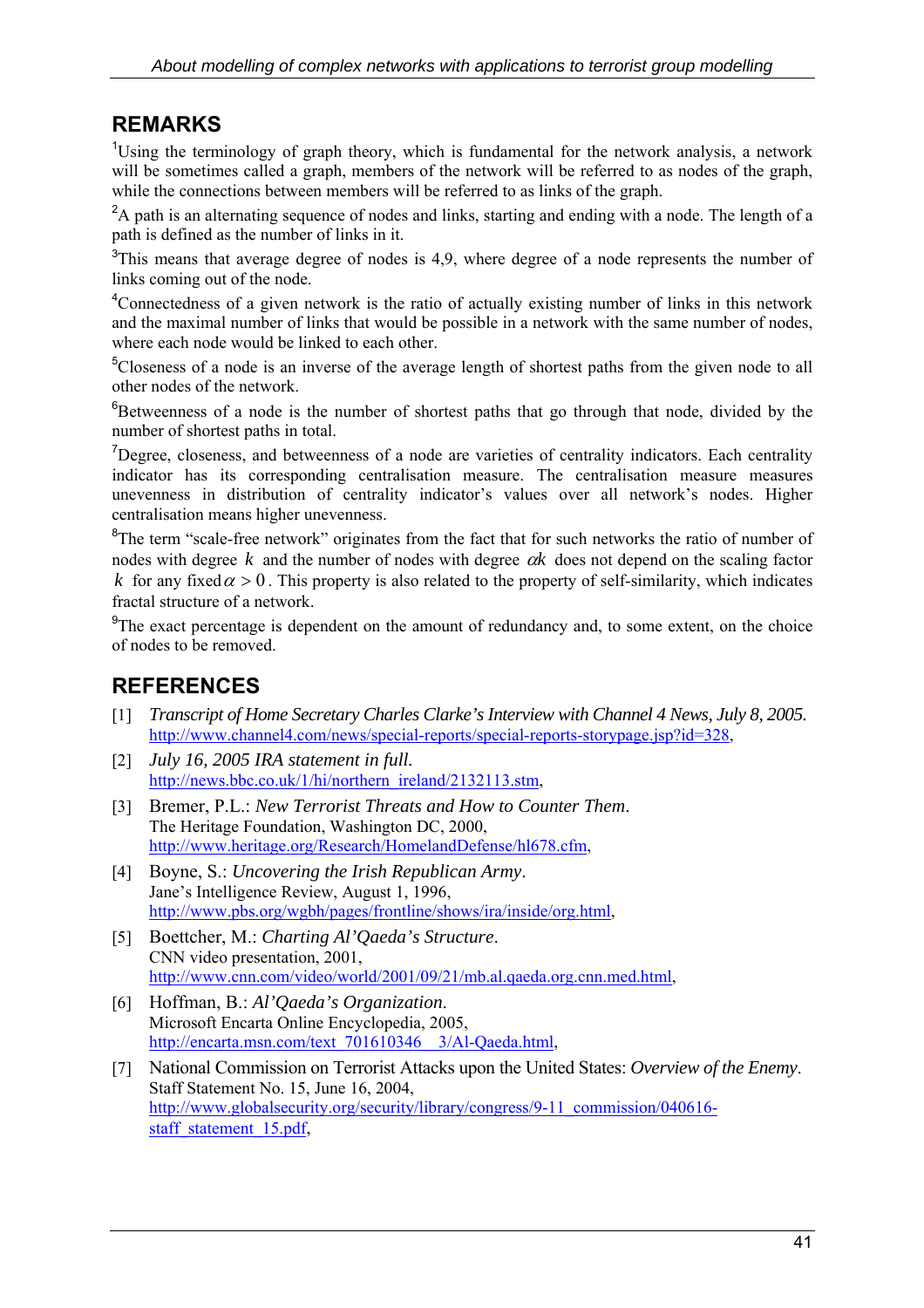- [8] Dombroski, M.J.; Carley, K.M.: *NETEST: Estimating a Terrorist Network's Structure*. CASOS 2002 Conference, June 21-23, 2002. Carnegie Mellon University, Pittsburgh, [http://www.casos.cs.cmu.edu/events/conferences/student\\_papers/Dombroski.pdf,](http://www.casos.cs.cmu.edu/events/conferences/student_papers/Dombroski.pdf)
- [9] Robb, J.: *Al Qaeda's Structure*. Post on the Global Guerrillas forum, posted on August 12, 2004, [http://globalguerrillas.typepad.com/globalguerrillas/2004/08/al\\_qaedas\\_struc.html,](http://globalguerrillas.typepad.com/globalguerrillas/2004/08/al_qaedas_struc.html)
- [10] Arquilla, J.; Ronfeldt, D.: *Networks and Netwars: The Future of Terror, Crime and Militancy*. RAND publication MR-1382-OSD, RAND, Santa Monica, 2001, [http://www.rand.org/publications/MR/MR1382/MR1382.ch10.pdf,](http://www.rand.org/publications/MR/MR1382/MR1382.ch10.pdf)
- [11] Sanders, C.D.: *Al Qaeda: An Example of Network-Centric Operations*. Naval War College, Newport, 2002, [http://handle.dtic.mil/100.2/ADA401158,](http://handle.dtic.mil/100.2/ADA401158)
- [12] *Al Qaeda Training Manual*. US Department of Justice, <http://www.usdoj.gov/ag/trainingmanual.htm>and [http://www.pbs.org/wgbh/pages/frontline/shows/network/alqaeda/manual.html,](http://www.pbs.org/wgbh/pages/frontline/shows/network/alqaeda/manual.html)
- [13] Robb, J.: *Mapping Terrorist Networks*. Post on the Global Guerrillas forum, posted on April 23, 2004, [http://globalguerrillas.typepad.com/globalguerrillas/2004/04/mapping\\_terrori.html,](http://globalguerrillas.typepad.com/globalguerrillas/2004/04/mapping_terrori.html)
- [14] Krebs, V.E.: *Uncloaking Terrorist Networks*. First Monday – Peer Reviewed Journal on the Internet **7**(4), 2002, [http://www.firstmonday.org/issues/issue7\\_4/krebs/,](http://www.firstmonday.org/issues/issue7_4/krebs/)
- [15] Allen, C.: *The Dunbar Number as a Limit to Group Sizes*. Post on the Life with Alacrity forum, posted on March 10, 2004, http://www.lifewithalacrity.com/2004/03/the\_dunbar\_numb.html,
- [16] Krebs, V.E.: *An Introduction to Social Network Analysis*. 2005, [http://www.orgnet.com/sna.html,](http://www.orgnet.com/sna.html)
- [17] Wolfe, A.W.: *Applications of Network Models Glossary to Accompany the Course and the Manuscript*. 2001, [http://luna.cas.usf.edu/~wolfe/glossary.html,](http://luna.cas.usf.edu/~wolfe/glossary.html)
- [18] Borgatti, S.P.: *Intra-Organizational Networks*. Handouts for the course Introduction to Organizational Behavior, 1996, revised 2002, [http://www.analytictech.com/mb021/intranet.htm,](http://www.analytictech.com/mb021/intranet.htm)
- [19] Li, L.; Anderson, D.; Tanaka R.; Doyle J.C.; Willinger, W.: *Towards a Theory of Scale-Free Graphs: Definition, Properties, and Implications*. Technical Report CIT-CDS-04-006, Engineering and Applied Sciences Division, California Institute of Technology, Pasadena, 2004, [http://arxiv.org/PS\\_cache/cond-mat/pdf/0501/0501169.pdf,](http://arxiv.org/PS_cache/cond-mat/pdf/0501/0501169.pdf)
- [20] Watts, D.J.: *Six Degrees The Science of a Connected Age*. W. W. Norton & Company, New York, London, 2003,
- [21] Kreisler, H.: *International Relations in the Information Age: Conversation with John Arquilla, Professor at the Naval Postgraduate School Monterey*. Institute of International Studies, University of California, Berkeley, 2003, [http://globetrotter.berkeley.edu/people3/Arquilla/arquilla-con0.html,](http://globetrotter.berkeley.edu/people3/Arquilla/arquilla-con0.html)
- [22] Galam, S.: *The September 11 Attack: A Percolation of Individual Passive Support*. 2002, [http://xxx.lanl.gov/PS\\_cache/cond-mat/pdf/0204/0204052.pdf,](http://xxx.lanl.gov/PS_cache/cond-mat/pdf/0204/0204052.pdf)
- [23] Carley, K.M.; Lee, J.S.; Krackhardt, D.: *Destabilizing Networks*. Connections **24**(3), 79-92, 2002, [http://www.sfu.ca/~insna/Connections-Web/Volume24-3/Carley.pdf,](http://www.sfu.ca/~insna/Connections-Web/Volume24-3/Carley.pdf)